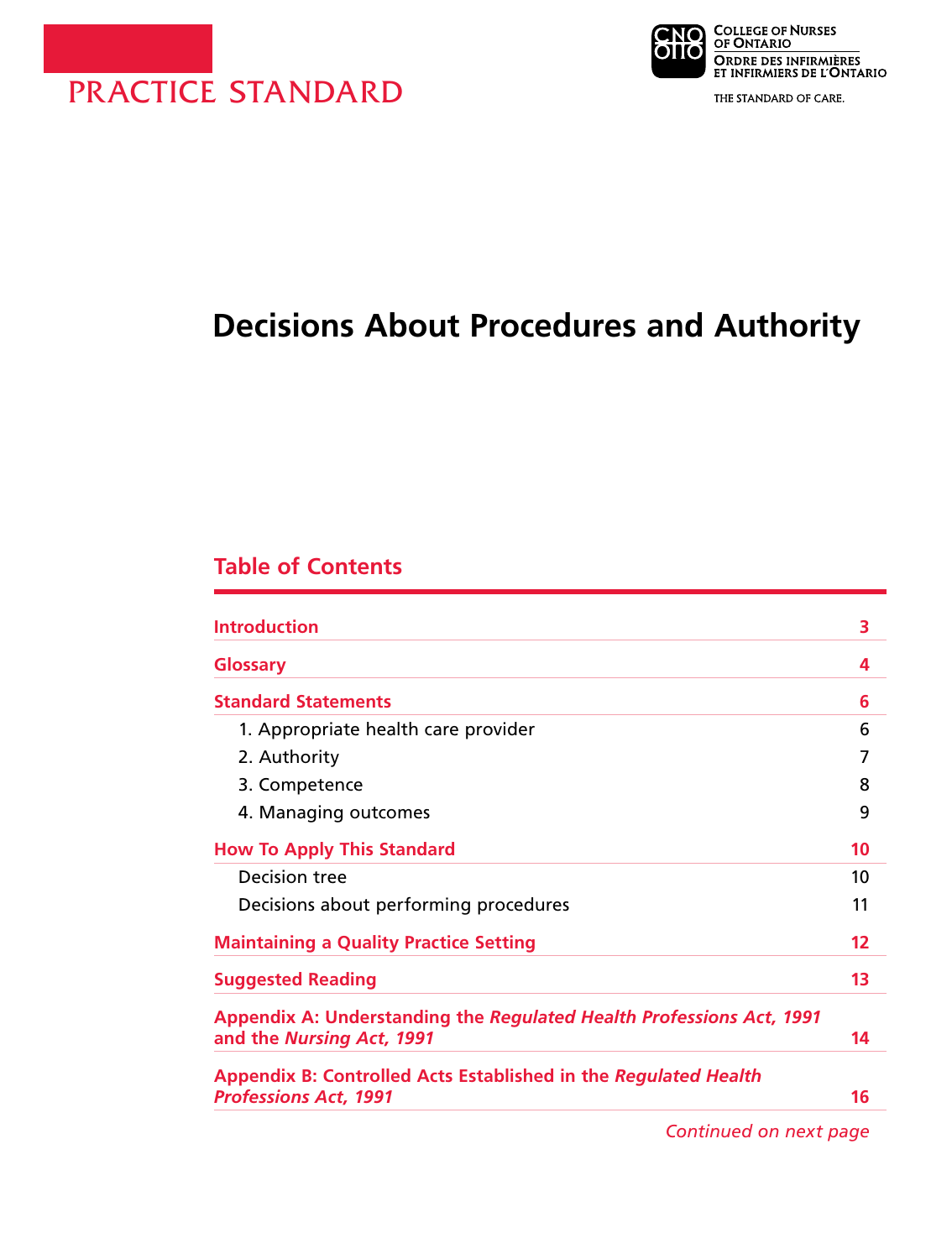# **Table of Contents** *continued*

| <b>Appendix C: Exceptions to the Need for Authorization</b> |    |
|-------------------------------------------------------------|----|
| <b>Appendix D: Initiation of Controlled Acts</b>            | 18 |



THE STANDARD OF CARE.

#### **VISION** Leading in regulatory excellence

#### **MISSION** Regulating nursing in the public interest

*Decisions About Procedures and Authority* Pub. No. 41071

ISBN 978-1-77116-147-3

Copyright © College of Nurses of Ontario, 2020.

Commercial or for-profit redistribution of this document in part or in whole is prohibited except with the written consent of CNO. This document may be reproduced in part or in whole for personal or educational use without permission, provided that:

- Due diligence is exercised in ensuring the accuracy of the materials reproduced;
- CNO is identified as the source; and
- The reproduction is not represented as an official version of the materials reproduced, nor as having been made in affiliation with, or with the endorsement of, CNO.

First published July 1995 as *A Guide to Decide: Revised Decision Tree for Performance of Procedures* Reprinted January 2000 as *A Guide to Decide: A Decision Tree for Performance of Procedures*

Reprinted October 2000, December 2002, Revised for Web June 2003, Reprinted January 2004, December 2005. Revised October 2006. Reprinted May 2008. Updated June 2009 (ISBN 1-897308-14-0). Updated November 2011 for Bill 179 changes. Revised 2013 for Delegation Regulation. Revised 2014 for Dispensing (ISBN 978-1-77116-021-6). Updated dated February 2017, removed emergency procedure pg17 (ISBN 978-1-77116-054-4). Revised January & March 2018 for *Controlled Act of Psychotherapy*. (ISBN 978-1-77116-096-4) Revised January 2020 for the *Controlled Act of Psychotherapy* initiation regulation.

Additional copies of this document may be obtained by contacting CNO's Customer Service Centre at 416 928-0900 or toll-free in Canada at 1 800 387-5526.

College of Nurses of Ontario 101 Davenport Rd. Toronto, ON M5R 3P1 www.cno.org

Ce fascicule existe en français sous le titre : *La prise de décisions sur les interventions*, nº 51071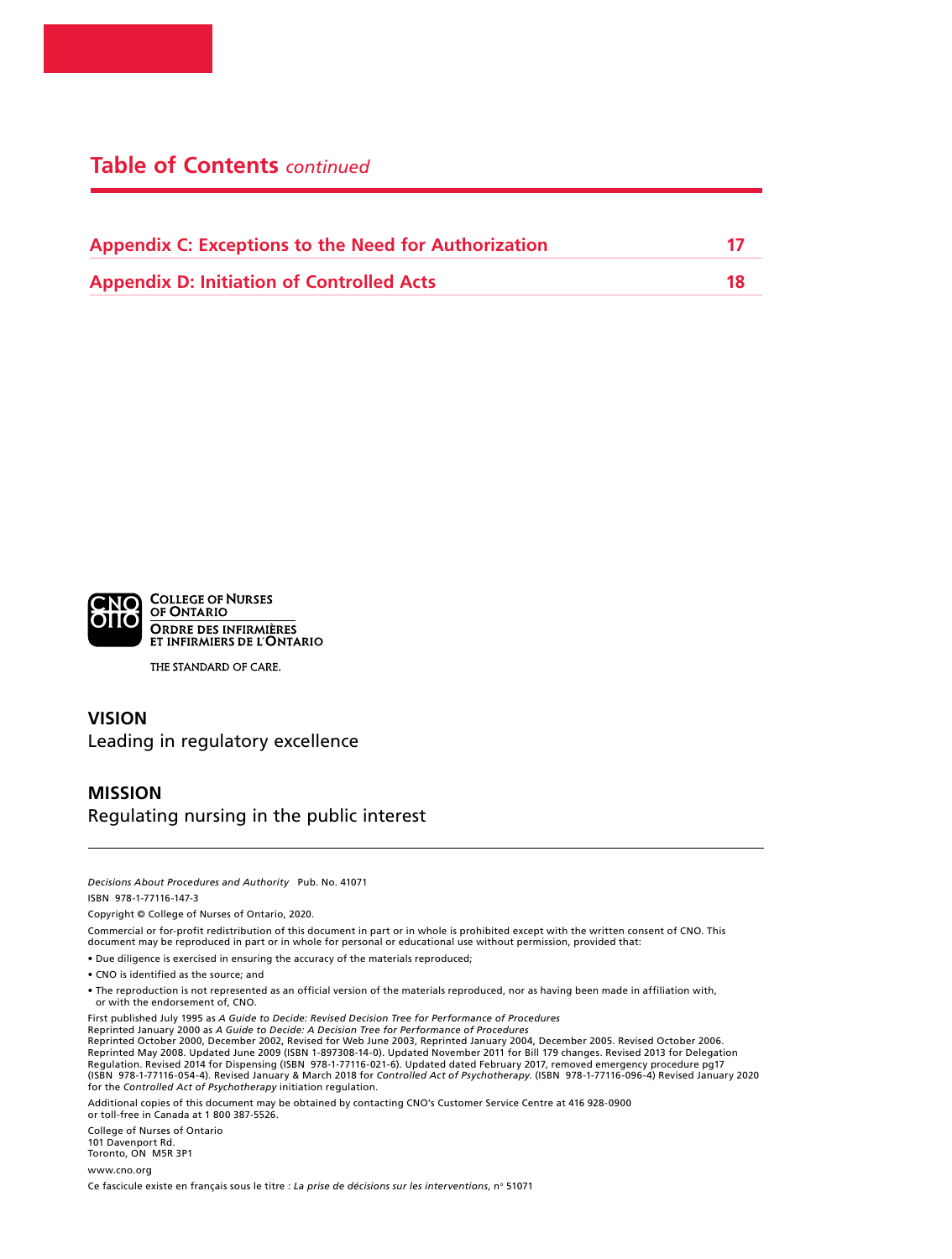*Nursing standards are expectations that contribute to public protection. They inform nurses of their accountabilities and the public of what to expect of nurses. Standards apply to all nurses regardless of their role, job description or area of practice.* 

*— College of Nurses of Ontario*

# **Introduction**

As knowledge and technology advance and health care environments change, nursing practice evolves. Increasingly, nurses<sup>1</sup> face decisions about performing procedures that are new, or were previously the responsibility of other professionals. This practice document outlines the expectations of nurses when determining if:

- they have the authority to perform a procedure;<sup>2</sup>
- it is appropriate for them to perform a particular procedure; and
- they are competent to perform the procedure.

This document allows for flexibility in nursing roles while protecting the public interest. It facilitates timely, efficient access to health care and fosters effective interprofessional collaboration, while ensuring that appropriate measures are in place to promote safe, effective and ethical client<sup>3</sup> care.

Nurses may consider accepting **delegation**<sup>4,5</sup> of any controlled act procedure not authorized to nursing as long as they comply with requirements in regulation.

Nurses must adhere to this practice standard when performing any procedure related to nursing practice. This includes procedures authorized to nurses in the *Nursing Act, 1991*, those delegated, those carried out in emergencies and those that do not fall within a controlled act.

publishes practice standards to:

- outline the generally accepted expectations of nurses and set out the professional basis of nursing practice;
- provide a guide to the knowledge, skill, judgment and attitudes that are required to practise safely;
- describe what each nurse is accountable for in practice; and
- achieve public protection when adhered to.

College practice documents apply to all nurses regardless of their roles or areas of practice. This practice document helps nurses, nursing administrators and employers to make appropriate decisions about nurses performing procedures, including procedures that require additional authority (e.g., delegation). If standards are breached, it could be **professional misconduct**.

Making decisions about procedures and authority is a complex issue that can have serious ramifications. This document has organized the factors that a nurse has to consider when making a decision about performing a procedure.

There are four standard statements with indicators that describe a nurse's accountabilities when performing any procedure. Use the Decision Tree on page 10 and the Decisions About Performing Procedures chart on page 11 to work through a procedure relevant to your individual practice.

Appendix A contains an overview of the relevant legislation concerning authorization and the performance of procedures, the *Regulated Health Professions Act, 1991* (RHPA) and the *Nursing Act, 1991*. These acts acknowledge the overlapping scopes of practice among regulated health professionals. They also provide a flexible framework for changes in practice to accommodate advances in technology and health care.

The College of Nurses of Ontario (the College)

<sup>&</sup>lt;sup>1</sup> In this document, *nurse* refers to a Registered Practical Nurse (RPN), Registered Nurse (RN) and Nurse Practitioner (NP).

<sup>&</sup>lt;sup>2</sup> The word *procedure*, for the purpose of this document, includes controlled acts and non-controlled act procedures, as well as actions, activities and/or measures that nurses use in the course of providing client care.

<sup>3</sup> In this document, *client* may be an individual, family, group or community.

<sup>4</sup> See Ontario Regulation 275/94 under the *Nursing Act, 1991*, and *Authorizing Mechanisms* at **www.cno.org/docs**.

 $5$  Bolded words are defined in the glossary, which begins on page 4.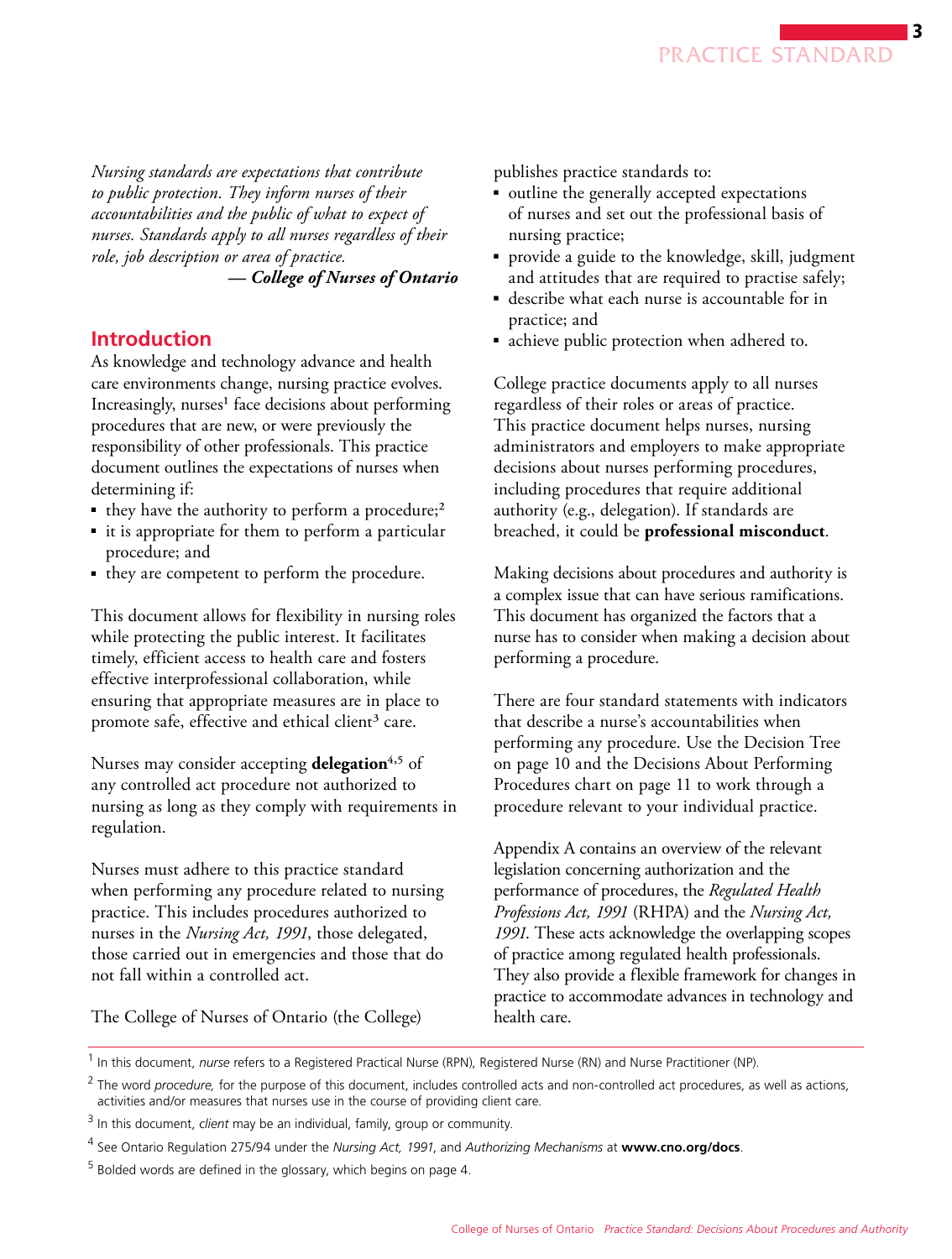### **Glossary**

*This section defines terminology that is used throughout this practice standard. Many of these words have specific meanings in legislation, and their meanings can differ from the general understanding of the words in everyday use.*

**Authorizing mechanism**. An authorizing mechanism is a means by which the authority to perform a procedure is obtained or the decision is made to perform a procedure. The appropriate authorizing mechanism depends on the nurse's category or class, role and practice setting. Examples of authorizing mechanisms include orders, initiation, directives and delegation.

Delegation and orders are distinct authorizing mechanisms, but a delegation may include an order. For example, an RN or RPN obtains the authority to adjust cardiac pacemakers through a formal delegation process. The RN or RPN also needs to know the parameters to adjust the cardiac pacemaker for a particular client. The delegation could include criteria describing when it is appropriate to perform the controlled act. (This would replace the need for client-specific orders.) Alternatively, an order for a particular client could provide this information. See the *Authorizing Mechanisms* practice document for more information.

**Delegation**. Delegation is a formal process that transfers the authority to perform a controlled act. A regulated health professional who has the legislated authority and competence to perform a procedure within one of the controlled acts can delegate that procedure to others. See the *Authorizing Mechanisms* practice document for the requirements for nurses who delegate or accept delegation.

**Direct client order**. A client-specific order can be an order for a procedure, treatment, drug or intervention for an individual client. An individual practitioner (e.g., physician, midwife, dentist, chiropodist or NP) directs a specific intervention to be performed at a specific time(s) for a specific

client. A direct order may be written or oral; for example, given by telephone. Preprinted orders are supportive tools that require a client's name, the date and an authorizing signature before implementation.

**Directive**. A directive is an order for a procedure, treatment, drug or intervention that may be implemented for a number of clients when specific conditions are met and specific circumstances exist. Most often a directive is a physician's order, and it is always written. For more information, refer to the College's practice guideline *Directives*.

**Initiation**. Regulations under the *Nursing Act* give RNs and RPNs who meet certain conditions the authority to initiate specific controlled acts. These nurses may independently decide that a specified procedure is required and initiate that procedure in the absence of a direct order or directive. The conditions are outlined in Appendix D.

While RNs and RPNs have the authority to initiate, the opportunity may be limited in practice by legislation, role or practice-setting policy. For example, the *Public Hospitals Act,* regulation 965 requires an order from an identified practitioner, such as an NP or a physician, for patient treatments and diagnostic procedures.

**Order**. An order is a prescription for a procedure, treatment, drug or intervention. The RHPA, *Nursing Act* and other legislation, such as the *Public Hospitals Act*, identify the health care providers who can provide orders for client care. The order is the decision to perform the procedure for a particular client or group of clients. Orders are required when:

- a procedure falls within one of the controlled acts authorized to nursing when the nurse does not have the authority to independently decide to perform (i.e., initiate) the procedure;
- required under the *Public Hospitals Act*, *Healing Arts Radiation Protection Act* or other legislation governing client services; and
- required by a practice-setting policy or as agreed on within the physician's plan of care.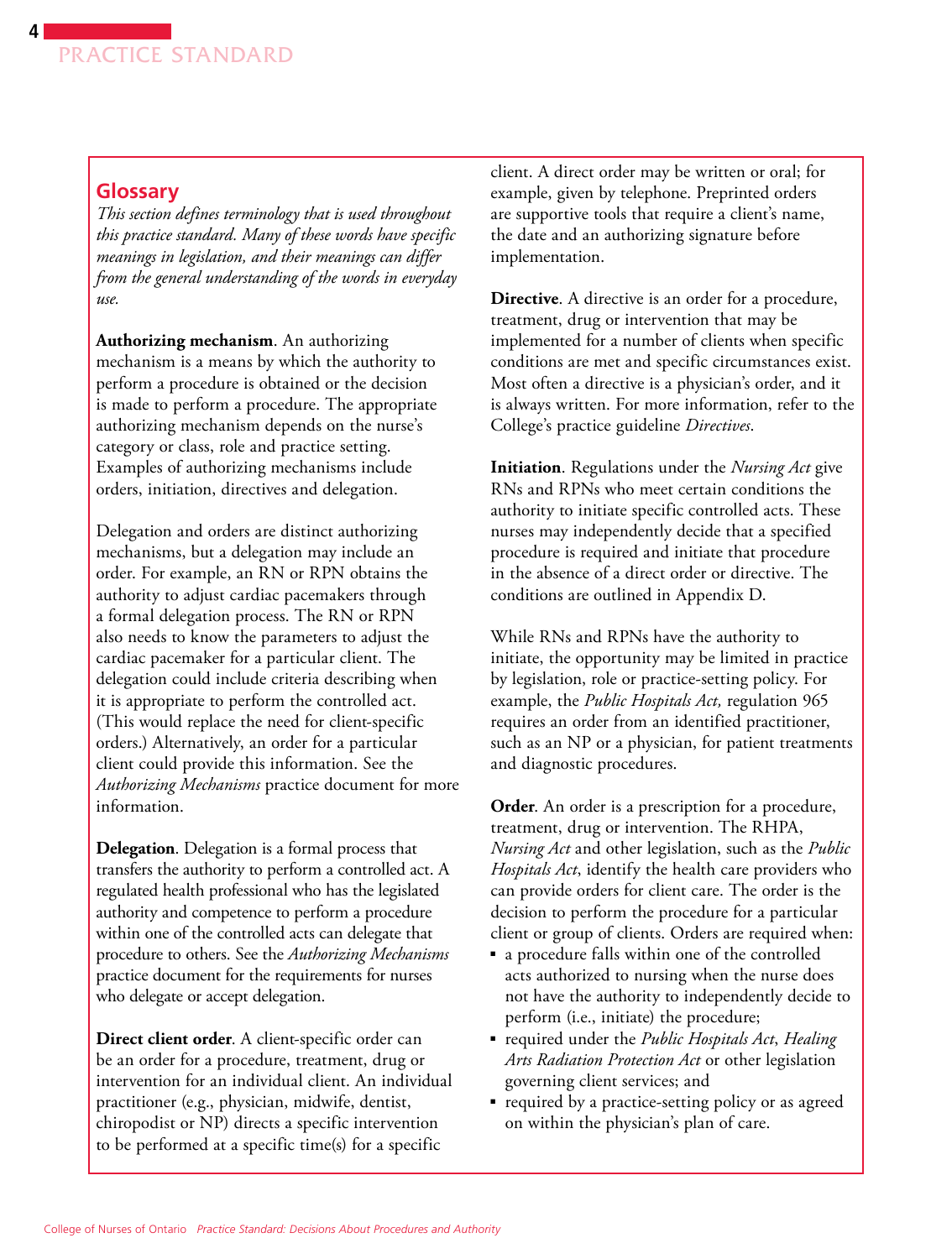**Professional misconduct.** The *Nursing Act* includes regulations that identify professional misconduct. Some of the professional misconduct regulations relevant to a nurse's decision to accept delegation and perform procedures include the following.

- 1. Contravening a standard of practice of the profession or failing to meet the standard of practice of the profession.
- 2. Directing a member, student or other health care team member to perform nursing functions for which she or he is not adequately trained or competent to perform.
- 3. Failing to inform the member's employer of her or his inability to accept specific responsibility in areas in which specific training is required or for which the member is not competent to function without supervision.
- 4. Contravening a provision of the *Nursing Act*, the R*egulated Health Professions Act, 1991* or regulations under either of those acts.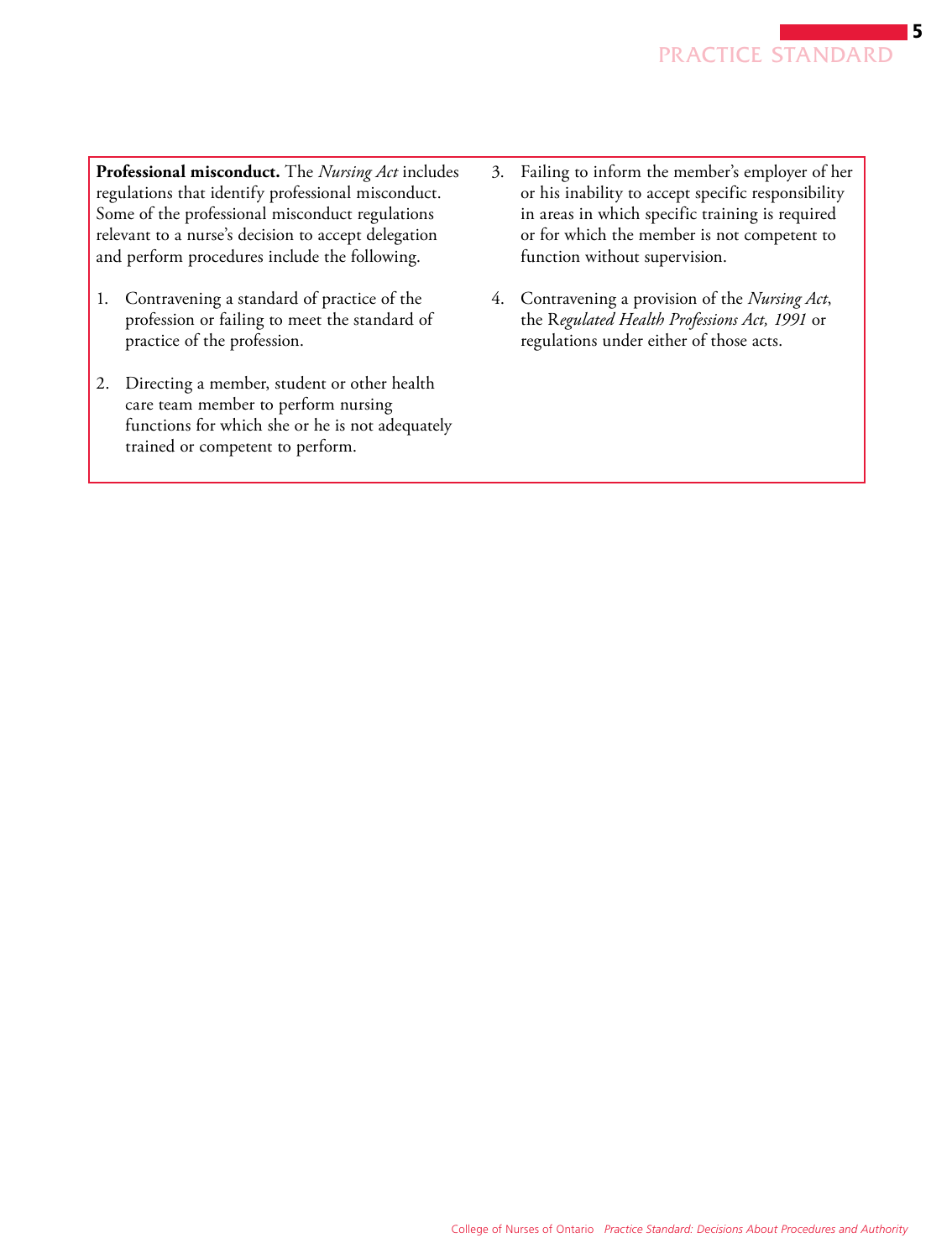

# **Standard Statements**

There are four standards, each with accompanying indicators, that describe a nurse's accountabilities when performing any procedure, whether or not it requires delegation.

### **Indicators**

#### The nurse meets the standard by:

- having sufficient knowledge, skill and judgment to determine the appropriateness of performing the procedure at a given time for a particular client, considering the:
	- ◗ client's overall condition,
	- ◗ risks and benefits (e.g., predictability and severity of possible outcomes, risk of harm arising from performing or not performing the procedure),
	- ◗ available resources to support the performance of the procedure (e.g., emergency equipment, cardiac arrest team) and manage outcomes;
- advocating for the appropriate health care provider to perform the procedure;
- ensuring that the rationale for performing the procedure is based on achieving the best outcomes for the client;
- determining whether the procedure fits within a professional nursing role (e.g., requires nursing assessment, health teaching, counselling, discharge planning);
- ensuring that practice setting policies support the nurse in performing the procedure;
- performing procedures at the point of client care in practice settings where health services are routinely performed;
- declining to perform the procedure when it does not support safe and ethical client care; and
- ensuring that informed consent includes the information that a nurse is performing the procedure.

#### **1. Appropriate health care provider**

*Nurses must consider each situation to determine if the performance of the procedure promotes safe client care, and if it is appropriate for a nurse to perform the procedure.*

#### In addition, the nurse in an administrative role meets the standard by:

- using knowledge, best evidence, skill and judgment to determine whether a nurse is the appropriate practitioner to perform the procedure after considering the:
	- ◗ specialized knowledge required and whether nurses can develop the necessary knowledge, skill and judgment to perform the procedure safely,
	- ◗ qualifications required (e.g., the category6 and class of nursing registration [NP, RN or RPN]), education and related experience,
	- ◗ overall care needs of the client population,
	- ◗ risks and benefits (e.g., predictability of outcomes, risk of harm arising from performing or not performing the procedure), and
	- ◗ whether the rationale for a nurse to perform the procedure supports timely access to care, continuity of care and client care that focuses on the whole person;
- ensuring that sufficient nursing resources are available to incorporate the procedure into the practice (e.g., if nurses take on the procedure, considering how workload is affected and planning to offset additional responsibilities);
- mobilizing sufficient resources to support the safe performance of the procedure;
- providing educational resources to support nurses learning to perform the procedure safely; and
- evaluating client outcomes in relation to nurses performing the procedure.

<sup>6</sup> For more information, refer to the *RN and RPN Practice: The Client, the Nurse and the Environment* practice document at **www.cno.org/docs**.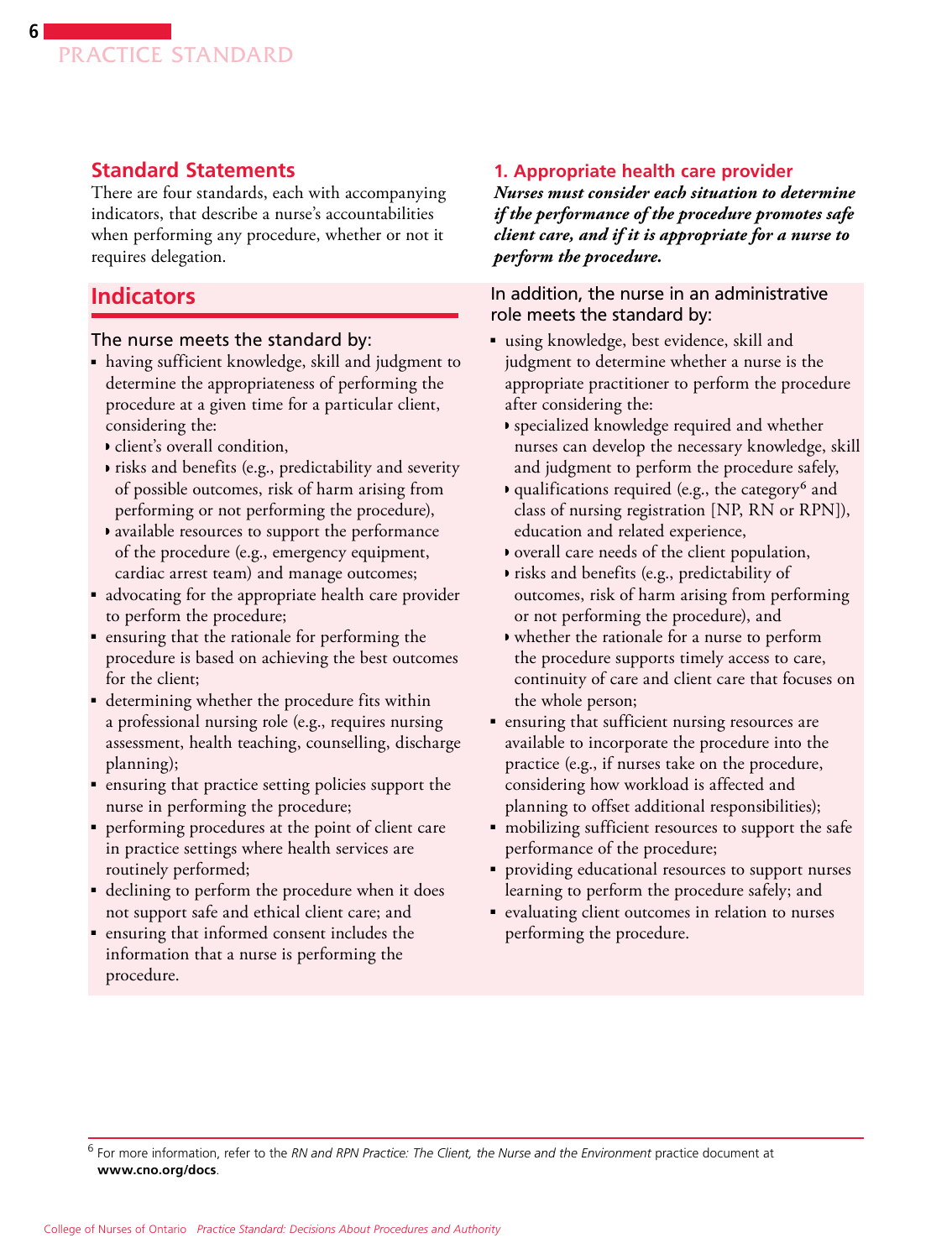

### **2. Authority**

*Nurses ensure that they have the appropriate authority before performing procedures.*

# **Indicators**

#### The nurse meets the standard by:

- knowing the scope of practice of nursing, the legislated authority and what the practice setting has approved as a nurse's role and responsibilities;
- knowing when additional authority is required in the form of delegation<sup>7</sup>, and proceeding with delegation according to regulation;
- knowing when specific direction for client care is required in the form of **orders**, **directives**, protocols or recommendations;
- obtaining **direct client orders** or implementing directives appropriately;
- ensuring that client records reflect the procedures that were performed;
- **initiating** the performance of controlled act procedures within the boundaries of legislation, competence and agency policy; and
- ensuring that client records reflect the initiated procedures.

#### In addition, the nurse in an administrative role meets the standard by ensuring that:

- a functional conflict-resolution mechanism exists for nurses to resolve issues/disagreements regarding performing procedures
- quality assurance mechanisms monitor the impact of the **authorizing mechanism** on client care and ensure that required changes are made in a timely manner, and
- documentation of authorizing mechanisms are maintained.

<sup>7</sup> For more information, see the *Authorizing Mechanisms* practice document at **www.cno.org/docs**.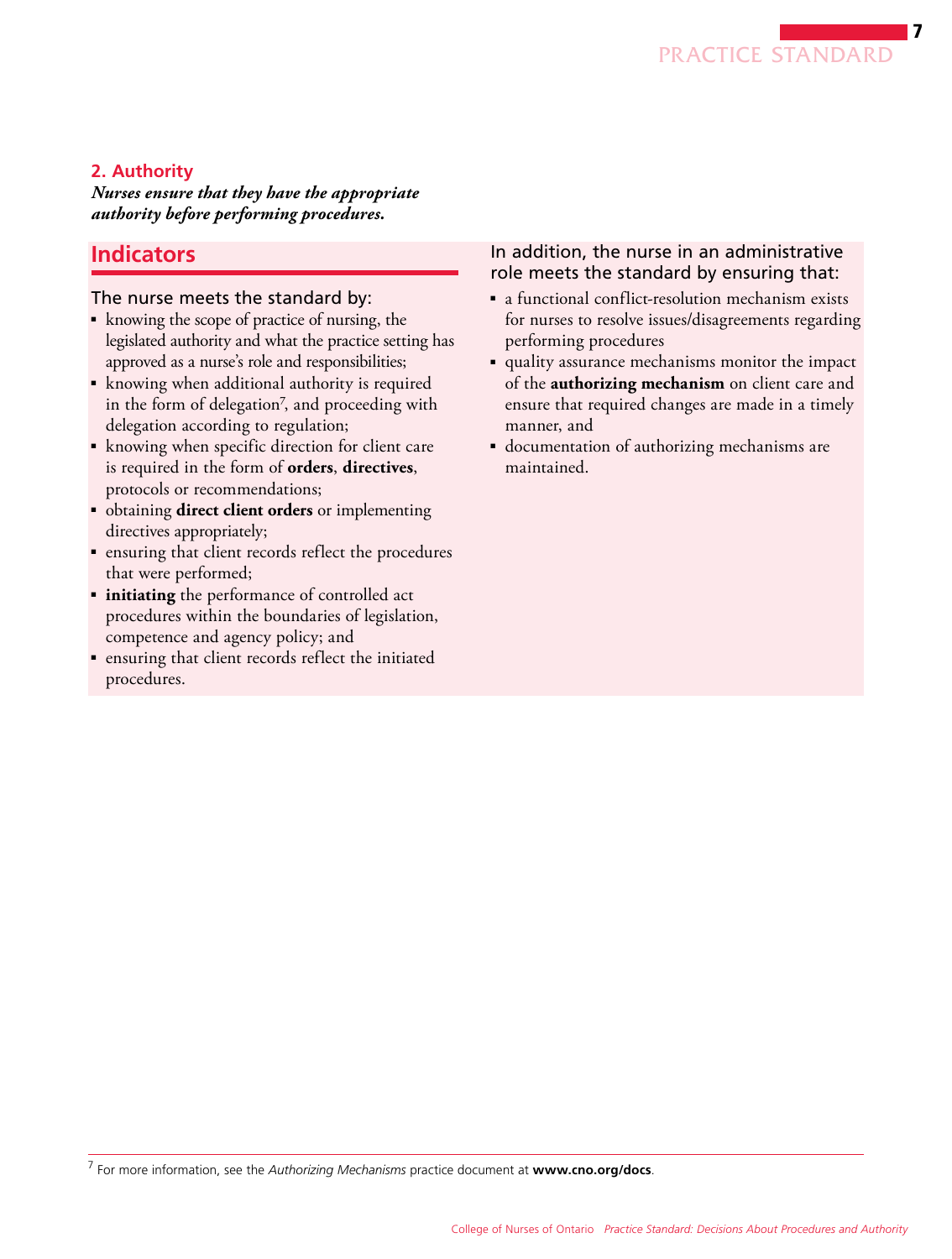### **3. Competence**

*Nurses ensure that they are competent in both the cognitive and technical aspects of a procedure prior to performing it.*

# **Indicators**

The nurse meets the standard by:

- demonstrating cognitive and technical competence to perform the procedures;
- declining to perform procedures that she/he is not competent to perform;
- determining the appropriateness of the procedure for the specific client in a specific situation;
- demonstrating knowledge of the following components of procedures:
	- ◗ purpose (assessment or treatment),
	- ◗ indications,
	- ◗ contraindications,
	- ◗ risk to the client,
	- ◗ expected outcomes,
	- ◗ actions to take if complications occur, and
	- ◗ health teaching and decision support;
- applying knowledge, best evidence, skill, judgment and appropriate authority to make and act on decisions required during the procedure;<sup>8</sup>
- consulting when she/he reaches the limits of her/ his knowledge, skill and judgment;
- communicating with other health care team members as necessary for safe, effective and ethical client care; and
- reflecting on and continuously improving knowledge, skill and judgment in relation to practice.

#### In addition, the nurse in an administrative role meets the standard by:

■ ensuring that resources support the delivery of initial and ongoing education to support nurses in attaining and maintaining competence.

 $8$  The ability to make decisions during a procedure and then to act on those decisions involves interpreting and analyzing information as it is gathered and using knowledge, skill and judgment. It also involves having the appropriate authority to act on the information gained during the procedure. In many instances, the need to interpret and analyze information in this manner does not rest solely with the nurse; rather, it is a collaborative process involving other health care providers.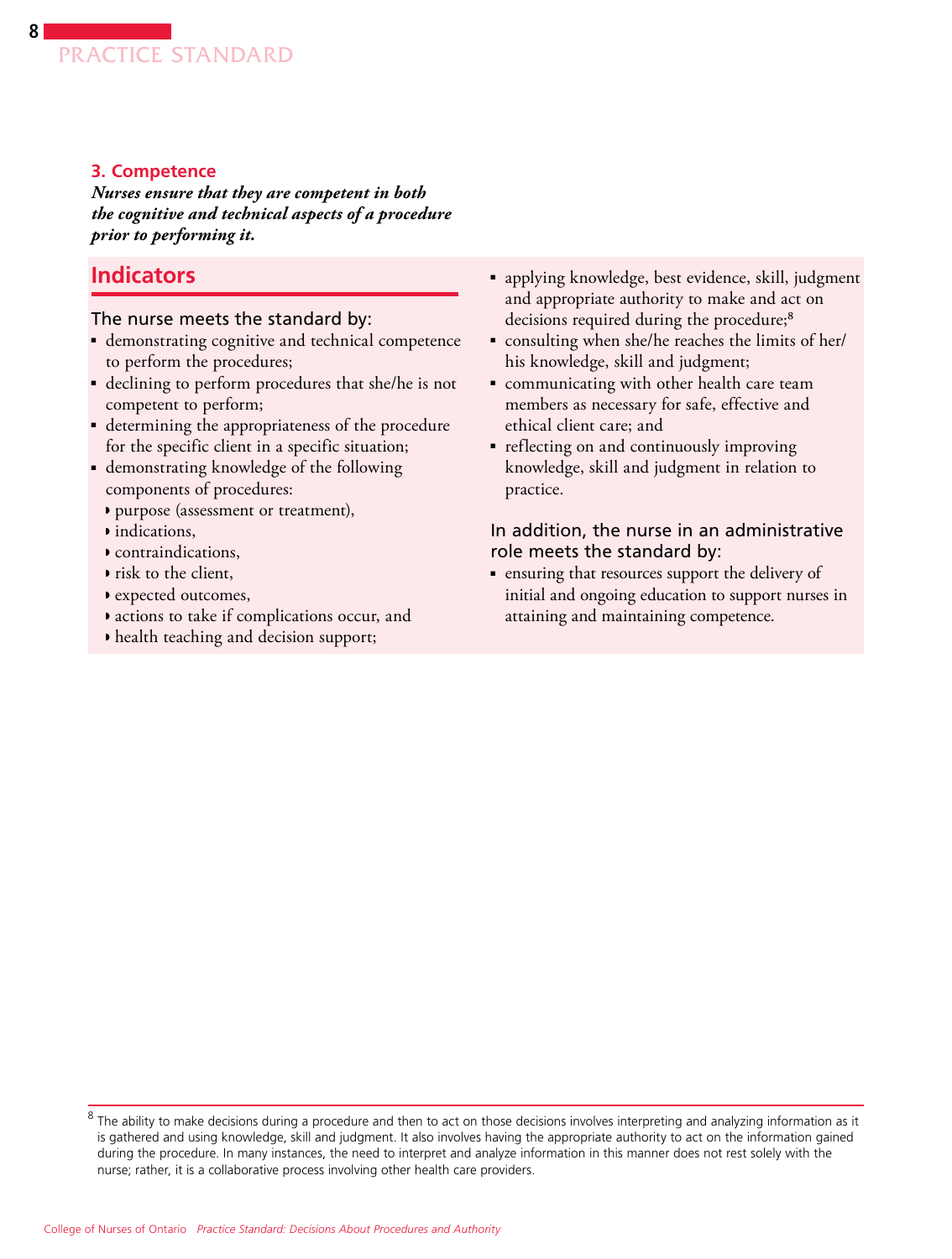

#### **4. Managing outcomes**

*Prior to performing procedures, nurses ensure that they are able to identify the potential outcomes of procedures, have the authority and competence to manage the outcomes, or have the resources available to manage those outcomes.*

# **Indicators**

#### The nurse meets the standard by:

- identifying the potential risks and outcomes related to performing a procedure;
- determining whether the management of the possible outcomes is within her/his knowledge, skill, judgment and authority;
- identifying the required resources (present and future) to manage outcomes before performing a procedure;
- managing outcomes independently within her/his abilities and authority;
- advocating for and accessing required resources; and
- declining to perform procedures when she/he cannot manage the outcomes or does not have the required resources available to manage the outcomes<sup>9</sup> and communicating that decision appropriately.

#### In addition, the nurse in an administrative role meets the standard by:

- ensuring that the required resources are available to manage outcomes at all times when the procedure is performed; and
- supporting a nurse when she/he declines to perform procedures for which she/he does not have the knowledge or skill to manage the outcomes and/or does not have the required available resources.

 $9$  In some situations, nurses may be faced with an ethical dilemma regarding whether they should refrain from providing care when doing so will likely cause a greater risk of harm for the client than if the nurse intervened. Wherever possible, such situations should be anticipated to allow for appropriate problem-solving, decision-making and advocacy.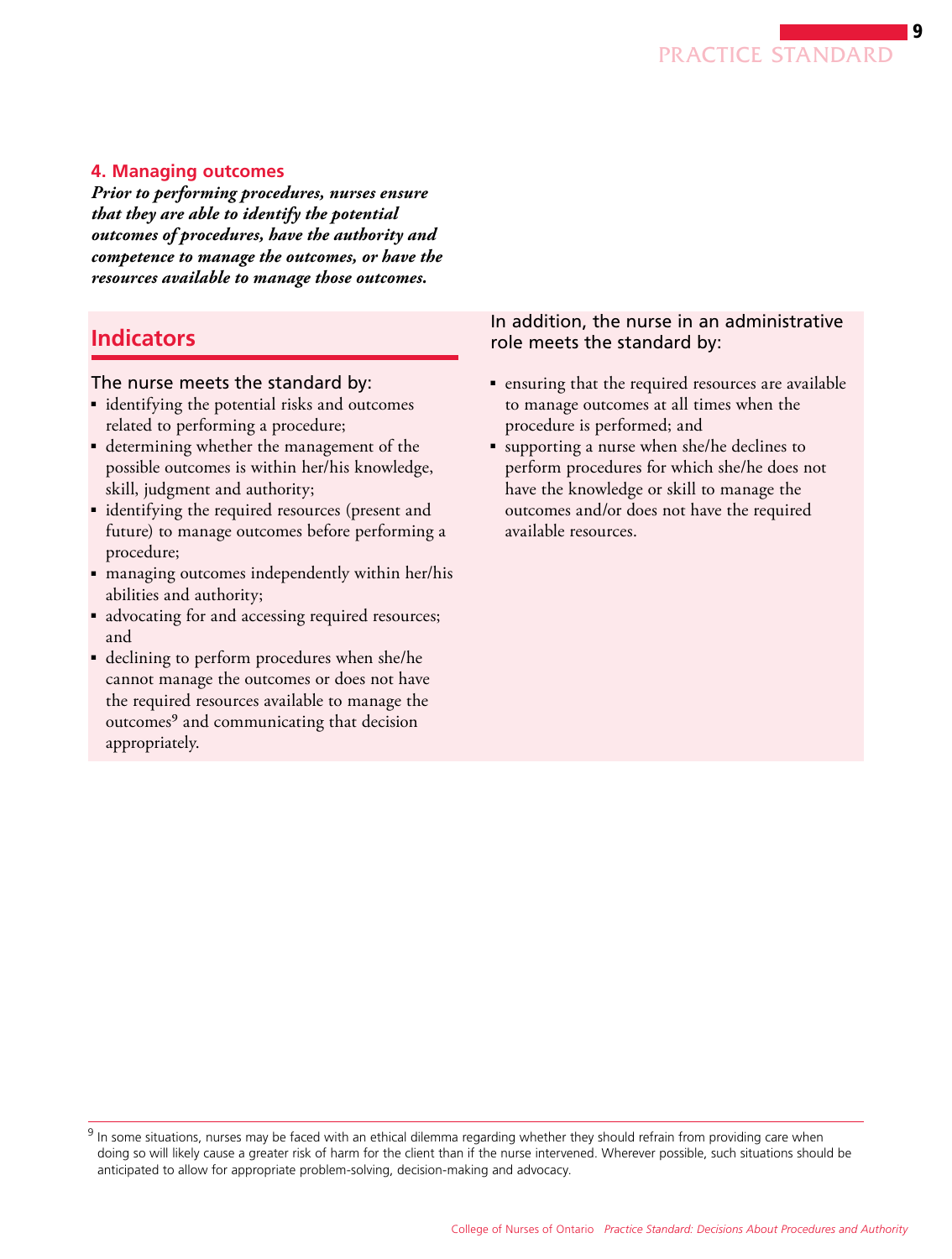

# **How To Apply This Standard**

Using the knowledge gained from reading this document, work through a procedure relevant

# **Decision tree**

to your individual practice with the help of the following two charts.

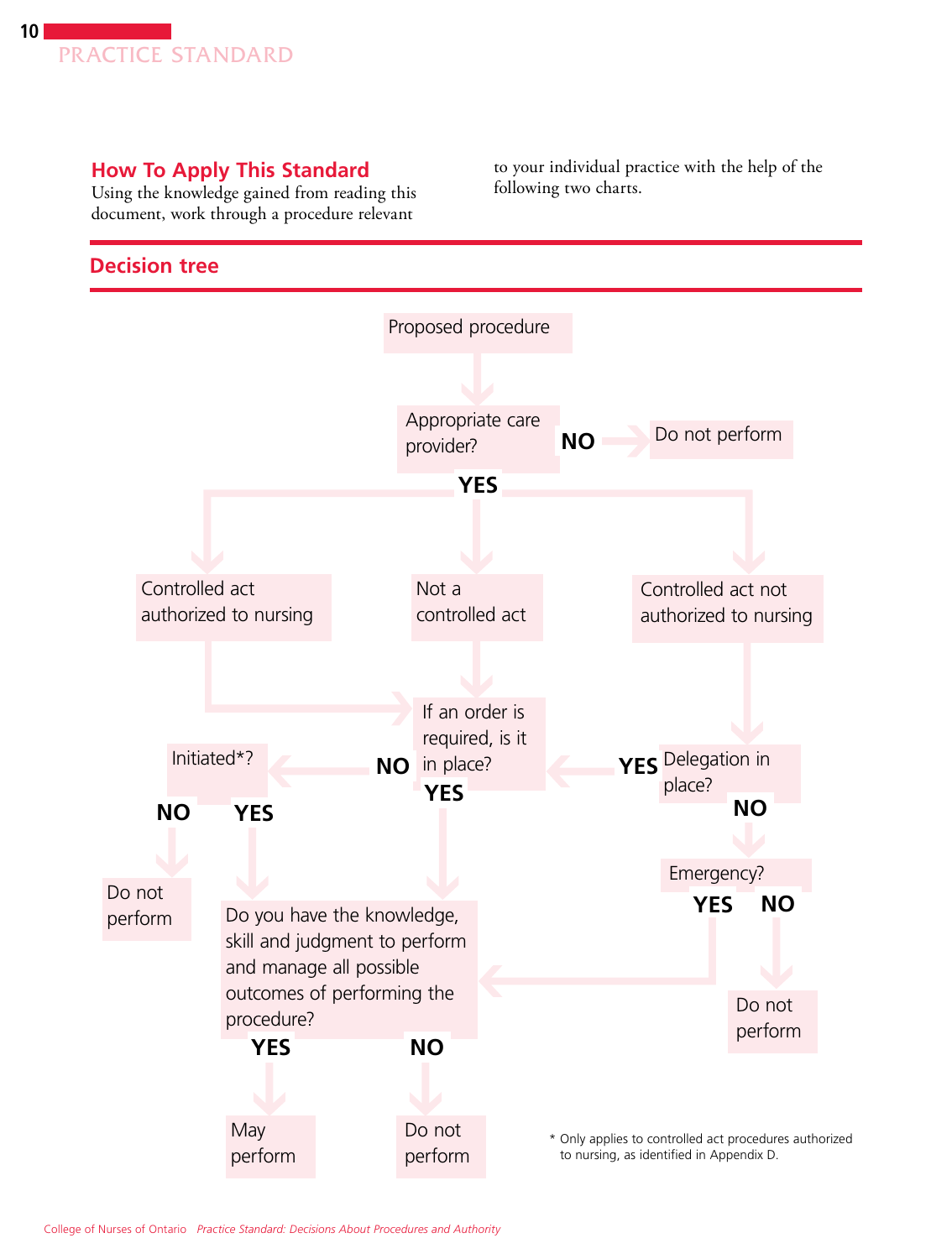|        | Practice setting planning<br>considerations                                                                                                                                                                                                                                                                                                                                                                                                                                                                                                                                                                           | Individual nurse considerations                                                                                                                                                                                                                                                                                                                                                                                              |  |
|--------|-----------------------------------------------------------------------------------------------------------------------------------------------------------------------------------------------------------------------------------------------------------------------------------------------------------------------------------------------------------------------------------------------------------------------------------------------------------------------------------------------------------------------------------------------------------------------------------------------------------------------|------------------------------------------------------------------------------------------------------------------------------------------------------------------------------------------------------------------------------------------------------------------------------------------------------------------------------------------------------------------------------------------------------------------------------|--|
| Client | • What are the care requirements of the client<br>population?<br>. What are the associated benefits and risks?<br>. Will nursing involvement support safe,<br>effective and ethical client care?                                                                                                                                                                                                                                                                                                                                                                                                                      | Is this procedure appropriate for this client at<br>this time in this situation?<br>. What are the associated benefits and risks?                                                                                                                                                                                                                                                                                            |  |
| Nurse  | • What competencies are required to perform<br>the procedure safely, effectively and ethically?<br>• Can nurses develop the necessary<br>knowledge, skill and judgment to perform<br>the procedure safely?<br>. Which nursing category and what level of<br>experience and education are necessary?<br>. Will there be support for continuing<br>education programs for nurses to attain and<br>maintain competence?<br>If the procedure is added, what impact<br>will it have on the nurses' ability to provide<br>nursing services (health teaching, emotional<br>support)?<br>. How will this impact be addressed? | . Do I have the necessary knowledge, skill and<br>judgment to:<br>a. assess the appropriateness of performing<br>the procedure?<br>b. perform the procedure?<br>c. manage the client during and after the<br>procedure?<br>. How will I attain/maintain my competence?<br>. Do I have the authority to perform the<br>procedure?<br>. Do I have the authority to manage the client's<br>care while performing the procedure? |  |
|        | Environment • Is the procedure within the documented<br>role description of the provider identified to<br>perform the procedure?<br>. What authorizing mechanisms are needed to<br>perform the procedure?<br>. What value does nursing add to the<br>performance of the procedure?<br>Are the necessary human and material<br>resources available and accessible now and<br>in the future to support safe, effective and<br>ethical client care?                                                                                                                                                                      | Is the performance of the procedure<br>supported in my practice setting's role<br>expectations?<br>Are the necessary resources available to<br>support me in providing safe, effective and<br>ethical client care during and after performing<br>the procedure?<br>. Will these resources continue to be available<br>whenever the procedure is performed?                                                                   |  |

# **Decisions about performing procedures**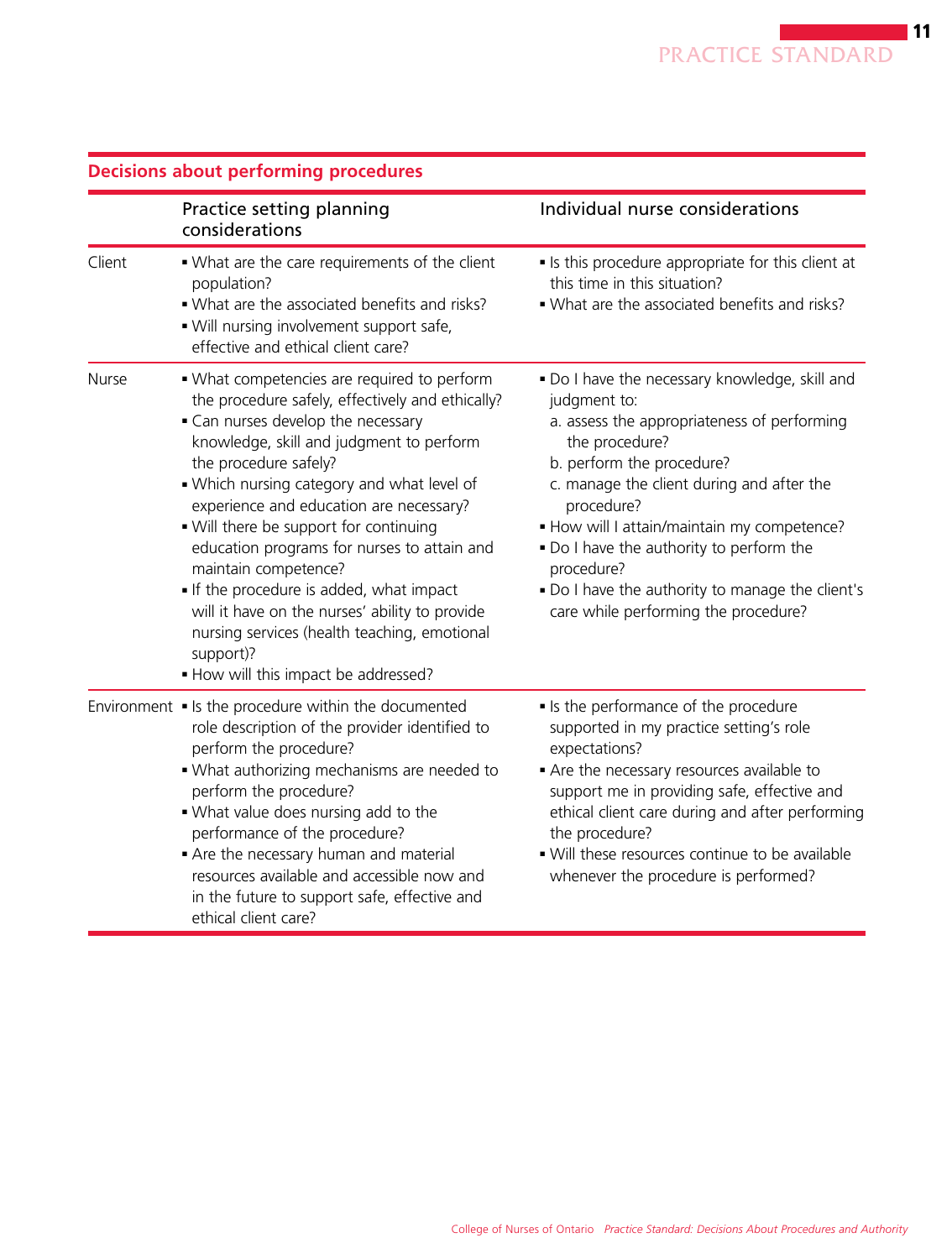# **Maintaining a Quality Practice Setting**

As partners, both employers and nurses share responsibility for creating environments that support quality practice. The following strategies can help you develop and maintain a quality practice setting that supports nurses in providing safe, effective and ethical care.

### **Care delivery processes**

Care delivery processes support the delivery of and access to nursing care and services, including the appropriate use of delegation and other authorizing mechanisms. Possible strategies include:

- quality assurance processes that acknowledge positive outcomes and address negative outcomes or critical incidents; and
- client care processes and policies that support nurses in meeting this practice standard.

# **Leadership**

Leadership is the process of supporting others to improve client care and services by promoting professional practice. Possible strategies include:

- assessing procedures appropriate for nurses to perform, including those delegated to nurses;
- supporting nurses in situations in which they decline to perform a procedure on the basis that it is not safe for the client; and
- proactively identifying situations in which delegation or directives may be required and planning to develop the necessary tools.

# **Organizational supports**

Organizational supports include the policies, procedures, norms and values of the organization. Possible strategies include:

- promoting consistency in delegation processes, including documentation and educational requirements;
- establishing a clear reporting structure for a nurse who needs to decline performing a procedure; and
- ensuring that the defined nursing role enables flexibility to meet the changing practice realities while maintaining the integrity of nursing.

# **Communication systems**

Communication systems support informationsharing and decision-making about the performance of procedures in the context of care delivery. Possible strategies include:

- encouraging communication systems that promote the sharing of information among all of the interdisciplinary team members; and
- establishing policies to assist nurses in effectively managing conflict when declining to perform procedures that they are not competent to perform.

# **Facilities and equipment**

The physical environment and access to equipment supports nurses in the performance of procedures. It is important to ensure the availability of appropriate equipment and other resources to support the safe performance of procedures. Possible strategies include:

- ensuring that resources (both physical and human) are available and will be available in the future; and
- assessing if required resources, such as physician consultation, are available during the entire course of treatment.

### **Professional development systems**

Nurses need professional development systems to attain and maintain competence. Professional development systems need to include orientation programs, educational opportunities, positive learning environments and professional practice procedures. Possible strategies include:

- offering educational opportunities to meet the needs of nurses expected to perform new procedures and to support nurses in maintaining competence; and
- providing an orientation to the process and the requirements of delegation, including the specific documentation requirements of delegation processes.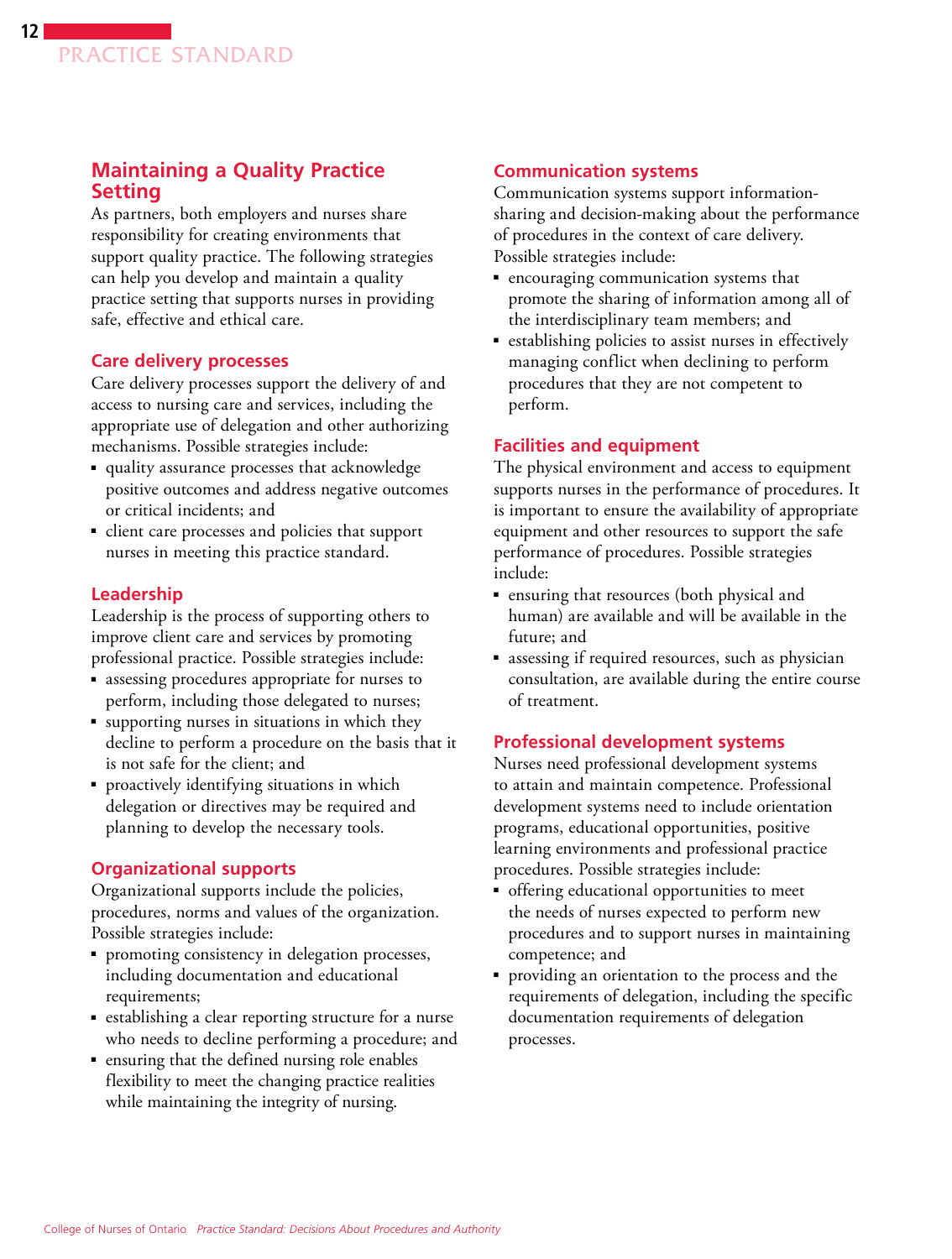

# **Suggested Reading**

- College of Physicians and Surgeons of Ontario. (2004). Delegation of Controlled Acts. [Policy] Retrieved March 2, 2005, from www.cpso.on.ca/policies/delegation.htm.
- College of Respiratory Therapists of Ontario. (2004). Delegation of Controlled Acts. Toronto: Author. de Marzo, D.L. (1993). Policies and procedures: Protection or peril? *RN*, 56(7), pp 61-62, 65.
- Hewitt-Taylor, J. & Melling, S. (2004). Care protocols: Rigid rules or useful tools? *Paediatric Nursing*, 16(4), pp 38-43.
- Liswood, J. & Ellis, B. (2001). The solution is in the people. Toronto: Miller Thompson LLP.
- Parent, D., & Kelly-Nichols, J. (2003). Decision tree for additional skills. *Canadian Nurse,* 99(7), pp 26-29.
- Richards, A., Carley, J., Jenkins-Clarke, S. & Richards, D.A. (2000). Skill mix between nurses and doctors working in primary care – delegation or allocation: A review of the literature. *International Journal of Nursing Studies,* 37(3), pp 185-197.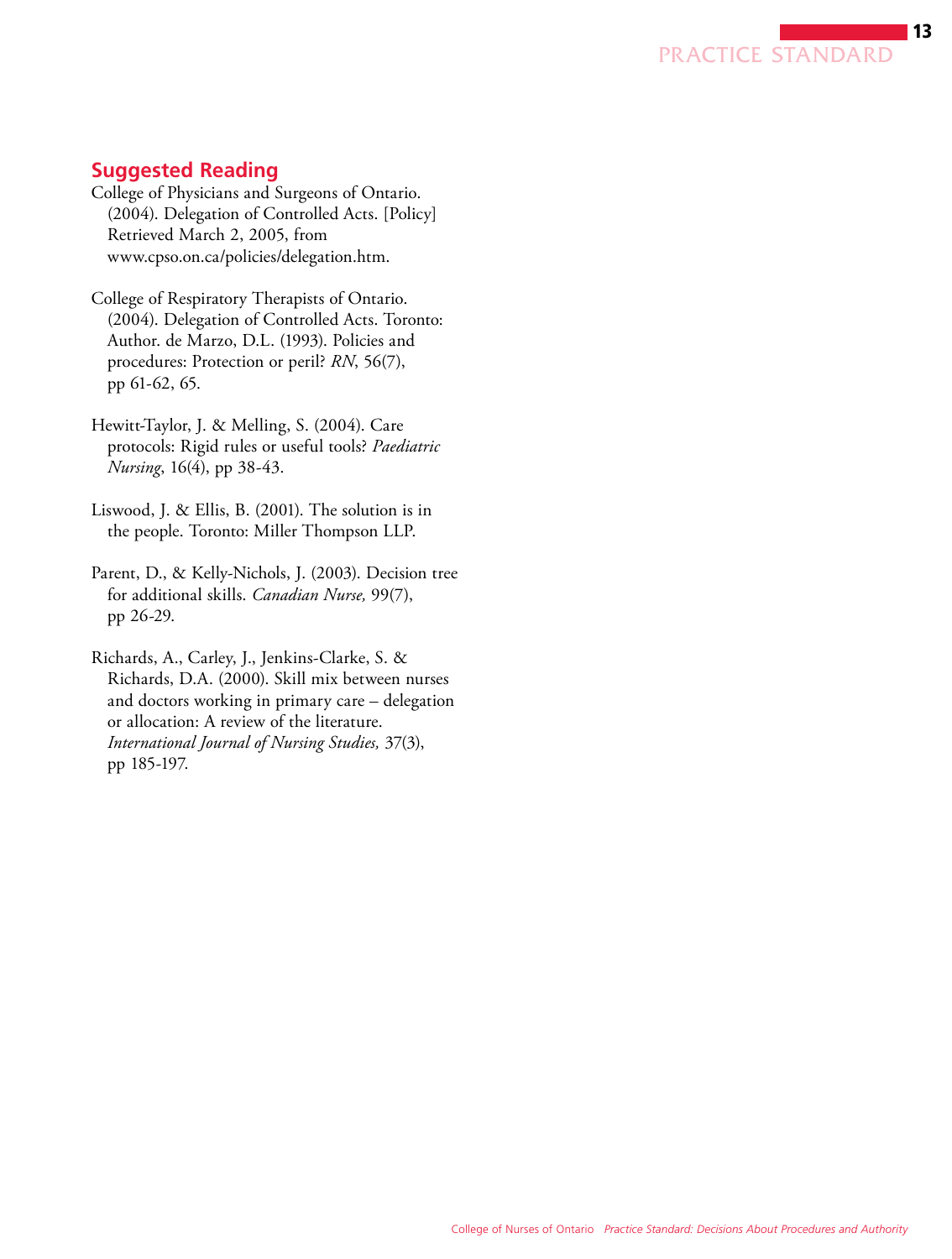### **Appendix A: Understanding the**  *Regulated Health Professions Act, 1991* **and the** *Nursing Act, 1991*

Nurses are expected to practise in accordance with both the practice standards published by the College and relevant legislation. The following overview of the RHPA and the *Nursing Act* focuses on controlled acts and the authority of nurses to perform controlled acts. Understanding the legislative framework is critical to being able to make safe decisions about performing procedures and ensuring that nursing practice is consistent with the College's practice documents.

### *Regulated Health Professions Act***: Scope of practice, controlled acts model**

The scope of practice model set out in the RHPA contains two elements:

- 1. a scope of practice statement; and
- 2. controlled acts authorized to the profession.

This model provides a flexible framework that facilitates the evolution of the roles of health professionals and their respective scopes of practice.

#### *Nursing Act***: Scope of practice statement**

All regulated health professions have a professionspecific act with related regulations that govern the profession. In the case of nursing, the *Nursing Act*  contains a scope of practice statement that describes in a general way what the profession does and the methods that it uses. The scope of practice is not exclusive or protected; it does not prevent others from performing the same procedures. The RHPA acknowledges that the scopes of practice of various health professions overlap.

The scope of practice statement for nursing is: *The practice of nursing is the promotion of health and the assessment of, the provision of care for and the treatment of health conditions by supportive, preventive, therapeutic, palliative and rehabilitative means in order to attain or maintain optimal function.* 

#### **Controlled acts**

The RHPA established 14 controlled acts. (See Appendix B.) Controlled acts are considered potentially harmful if performed by unqualified people.10

A regulated health professional is authorized to perform a portion or all of the specific controlled acts that are appropriate for that professional's scope of practice. Because of overlaps in practice, some professionals are authorized to perform the same, or parts of the same, controlled acts.

While nursing practice includes the performance of authorized controlled acts, the nursing role and scope of practice is broader than executing controlled acts. *Performing controlled acts represents only a small portion of professional nursing practice.*

It is important to note that:

- controlled acts are not the only procedures that may cause harm;
- having the authority to perform a procedure does not automatically mean it is appropriate to do so; and
- each nurse is accountable for her/his decisions and actions.

### **Controlled acts authorized to RNs and RPNs**

RNs and RPNs are authorized to perform the following controlled acts under the *Nursing Act*.

- 1. Performing a prescribed procedure below the dermis or a mucous membrane.
- 2. Administering a substance by injection or inhalation.
- 3. Putting an instrument, hand or finger
	- i. beyond the external ear canal,
	- ii. beyond the point in the nasal passages where they normally narrow,
	- iii. beyond the larynx,
	- iv. beyond the opening of the urethra,
	- v. beyond the labia majora,
	- vi. beyond the anal verge, or
	- into an artificial opening into the body.

 $10$  The RHPA includes a number of exceptions that permit persons who are not members of a regulated profession to perform controlled acts in defined circumstances. These exceptions are described in Appendix C.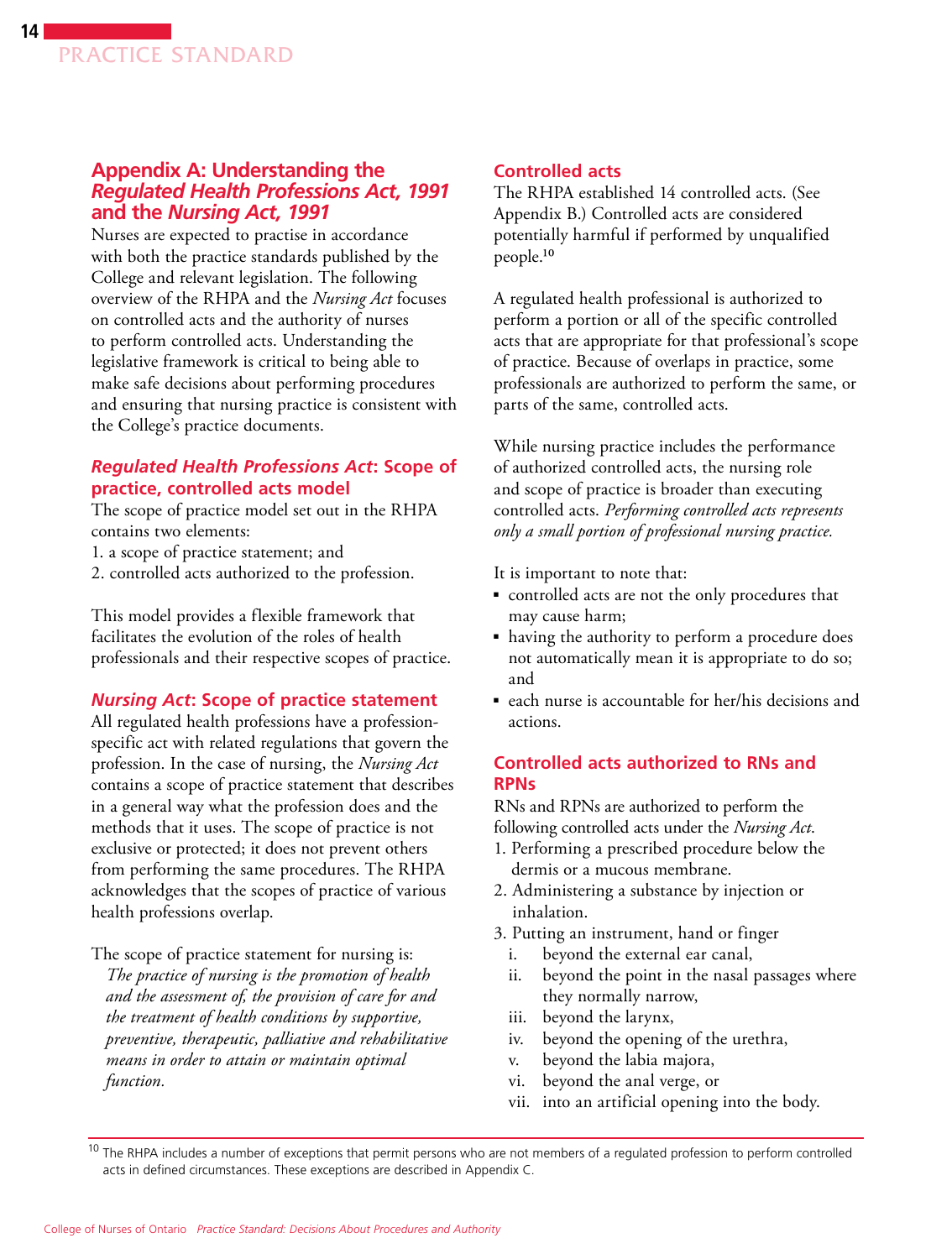- 4. Dispensing a drug.
- 5. Treating, by means of psychotherapy technique, delivered through a therapeutic relationship, an individual's serious disorder of thought, cognition, mood, emotional regulation, perception or memory that may seriously impair the individual's judgement, insight, behaviour, communication or social functioning.

An RN or RPN is authorized to perform a procedure within the other controlled acts authorized to nursing:

- if initiated (see Appendix D) in accordance with conditions identified in the regulation; or
- if the procedure is ordered by a physician, dentist, chiropodist, midwife or NP.

#### **Controlled acts authorized to NPs**

NPs have successfully completed an approved education program and passed an examination to give them the authority under the *Nursing Act* to perform the following controlled acts.

- 1. Communicating to a client or a client's representative, a diagnosis made by the NP identifying as the cause of a client's symptoms, a disease or disorder.
- 2. Performing a procedure below the dermis or a mucous membrane.
- 3. Putting an instrument, hand or finger,
	- i. beyond the extarenal ear canal
	- ii. beyond the point in the nasal passages where they normally narrow
	- iii. beyond the larynx
	- iv. beyond the opening of the urethra
	- v. beyond the labia majora
	- vi beyond the anal verge, or
	- vii. into an artificial opening of the body.
- 4. Applying or ordering the application of a prescribed form or energy.
- 5. Setting or casting a fracture of a bone or disclocation of a joint.
- 6. Administering a substance by injection or inhalation, in accordance with the regulation, or when it has been ordered by another health care professional who is authorized to order the procedure.
- 7. Prescribing, dispensing, selling or compounding a drug in accordance with the regulation.
- 8. Treating, by means of psychotherapy technique, delivered through a therapeutic relationship, an individual's serious disorder of thought, cognition, mood, emotional regulation, perception or memory that may seriously impair the individual's judgement, insight, behaviour, communication or social functioning.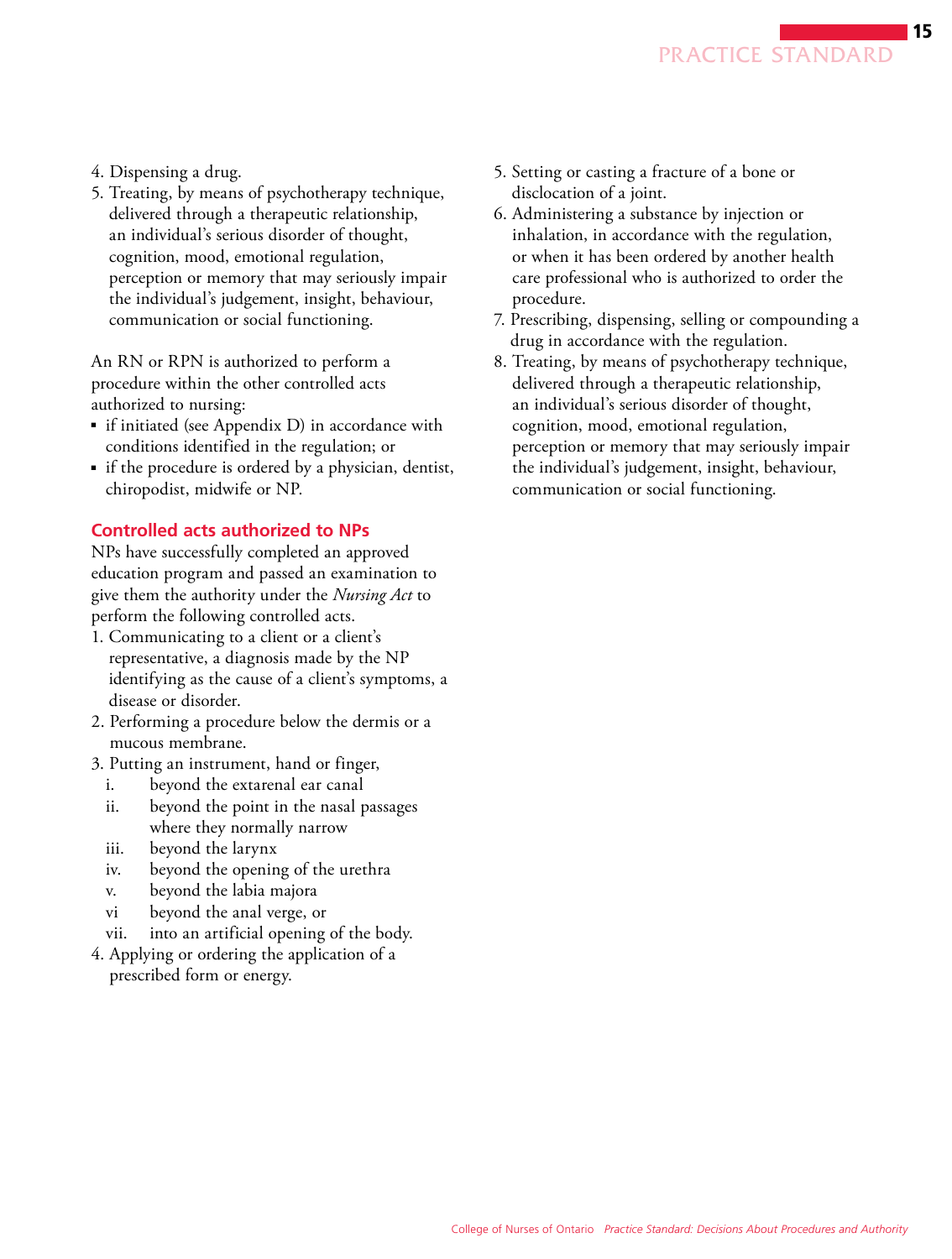### **Appendix B: Controlled Acts Established in the** *Regulated Health Professions Act, 1991*

The RHPA established 14 controlled acts. A regulated health care professional is authorized to perform a portion or all of the specific controlled acts that are appropriate for the professional's scope of practice.

- 1. Communicating to the individual or his/her personal representative a diagnosis identifying a disease or disorder as the cause of symptoms of the individual in circumstances in which it is reasonably possible that the individual or his/her personal representative will rely on the diagnosis.
- 2. Performing a procedure on tissue below the dermis, below the surface of a mucous membrane, in or below the surface of the cornea, or in or below the surfaces of the teeth, including the scaling of teeth.
- 3. Setting or casting a fracture of a bone or dislocation of a joint.
- 4. Moving the joints of the spine beyond the individual's usual physiological range of motion using a fast, low-amplitude thrust.
- 5. Administering a substance by injection or inhalation.
- 6. Putting an instrument, hand or finger:
	- i. beyond the external ear canal,
	- ii. beyond the point in the nasal passages where they normally narrow,
	- iii. beyond the larynx,
	- iv. beyond the opening of the urethra,
	- v. beyond the labia majora,
	- vi. beyond the anal verge, or
	- vii. into an artificial opening into the body.
- 7. Applying or ordering the application of a form of energy prescribed by the regulations under this Act.
- 8. Prescribing, dispensing, selling or compounding a drug as defined in clause 113(1)(d) of the *Drug and Pharmacies Regulation Act* or supervising the part of a pharmacy where such drugs are kept.
- 9. Prescribing or dispensing, for vision or eye problems, subnormal vision devices, contact lenses or eye glasses other than simple magnifiers.
- 10. Prescribing a hearing aid for a hearing-impaired person.
- 11. Fitting or dispensing a dental prosthesis, orthodontic or periodontal appliance or a device used inside the mouth to protect teeth from abnormal functioning.
- 12. Managing labour or conducting the delivery of a baby.
- 13. Allergy-challenge testing of a kind in which a positive result of the test is a significant allergic response.
- 14. Treating, by means of psychotherapy technique, delivered through a therapeutic relationship, an individual's serious disorder of thought, cognition, mood, emotional regulation, perception or memory that may seriously impair the individual's judgement, insight, behaviour, communication or social functioning.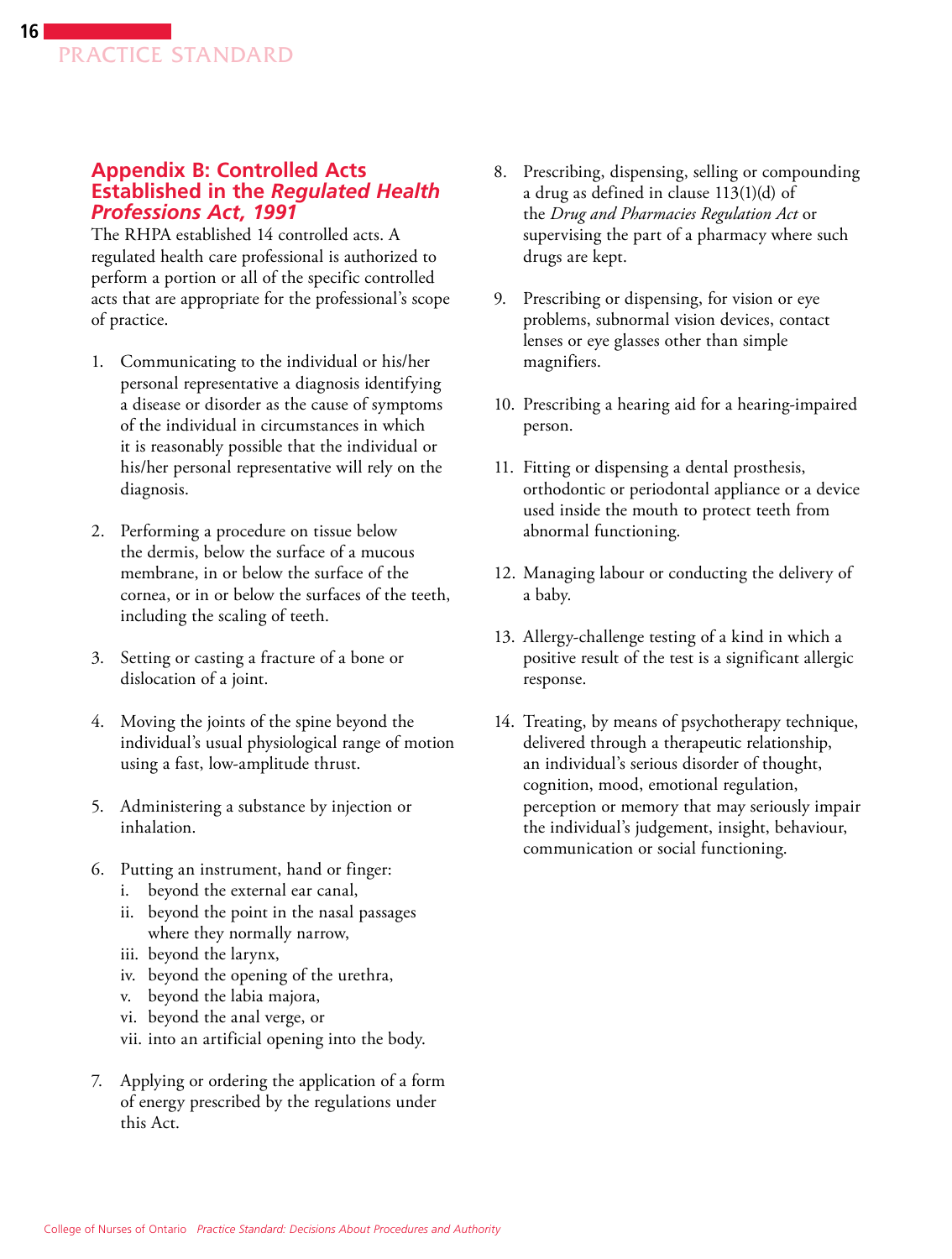# **Appendix C: Exceptions to the Need for Authorization**

The *Regulated Health Professions Act, 1991* provides several exceptions that allow persons who are not authorized as members of a regulated profession to perform controlled acts. They are as follows:

- when providing first aid or temporary assistance in an emergency;<sup>11</sup>
- when, under the supervision or direction of a member of the profession, a student is learning to become a member of that profession and the performance of the procedure is within the scope of the professional's practice;
- when treating a member of a person's household and the procedure is within the second or third controlled act authorized to nursing;
- when assisting a person with his/her routine activities of living<sup>12</sup> and the procedure is within the second or third controlled act authorized to nursing; or
- when treating a person by prayer or spiritual means in accordance with the religion of the person giving the treatment.

In addition, a person who performs the following procedures is not considered to be in contravention of the RHPA: ear piercing or body piercing for the purpose of accommodating a piece of jewelry, electrolysis and tattooing. Other exceptions include male circumcision as part of a religious tradition or ceremony, and taking a blood sample by a person employed by a laboratory licensed under the *Laboratory and Specimen Collection Centre Licensing Act*.

# **Emergency situations**

The RHPA allows members of the public and regulated health care providers to perform controlled acts without authorization when providing first aid or temporary assistance in an emergency. The College maintains, however, that in situations in which it is anticipated that emergencies will likely occur, such as in a hospital or long-term care facility, it is necessary to have a standardized

process to enable nurses to attain and maintain competence in performing emergency procedures that are outside the controlled acts authorized to nursing. This process includes the:

- education and ongoing assessment of competence with the involvement of a health professional authorized and competent to perform the procedure;
- documentation of the process;
- written criteria to select appropriate clients and identify treatment parameters; and
- necessary authority and/or resources to manage client outcomes.

Such a process helps to ensure that nurses have the necessary preparation to perform a procedure that carries a risk of harm. This process is in keeping with the intent of the controlled acts model and the College's mandate to protect the public.

<sup>&</sup>lt;sup>11</sup> Emergency exemption applies to anyone, including nurses, when providing first aid or temporary assistance in an emergency.

 $12$  Procedures are considered to be routine activites of living when the need for the procedure, the response to the procedure and the outcomes of performing the procedure have been established over time and, as a result, are predictable.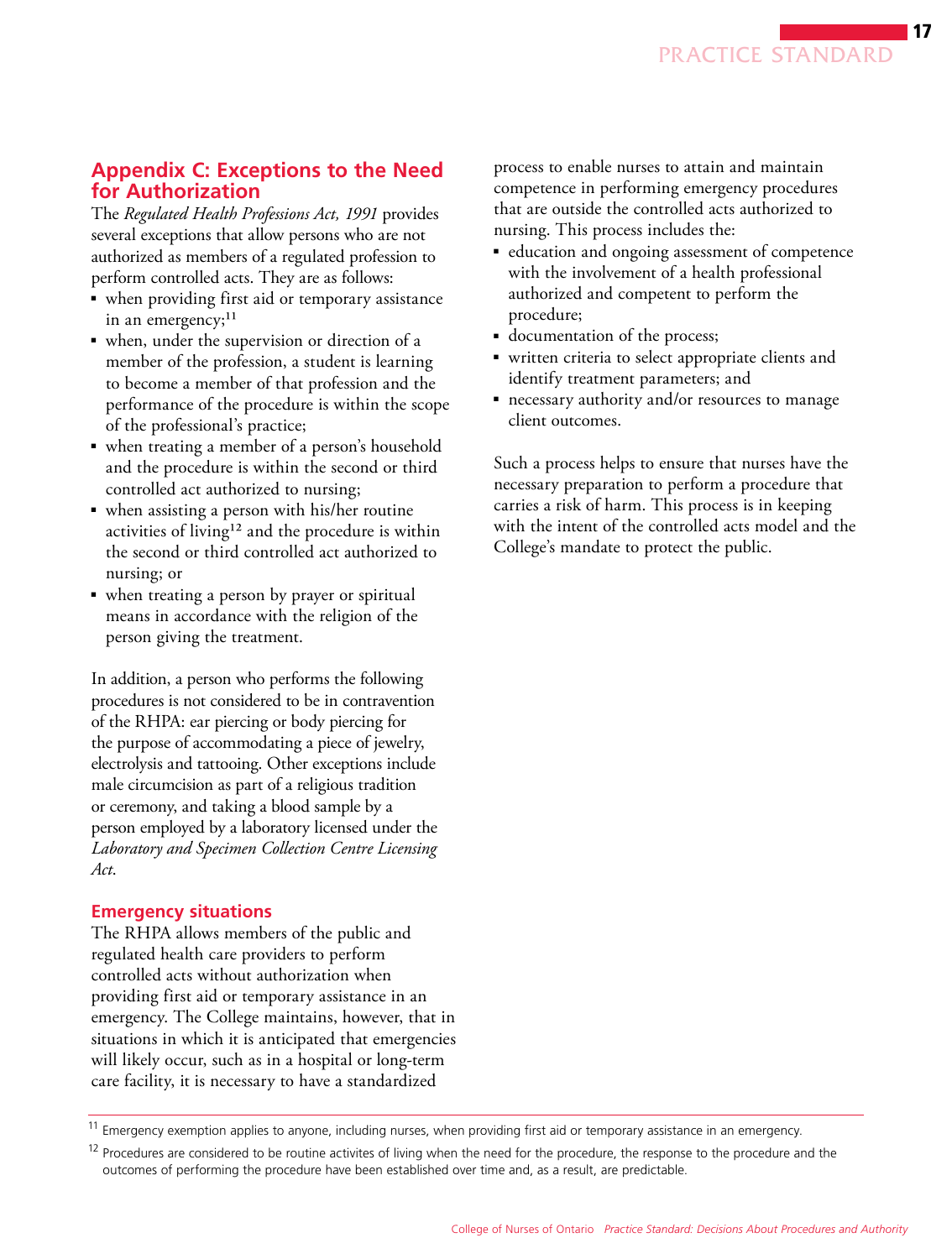# **Appendix D: Initiation of Controlled Acts**

Regulations under the *Nursing Act, 1991* give RNs and RPNs who meet certain conditions the authority to initiate specific controlled acts. RNs and RPNs may independently decide that a specific procedure is required and initiate the procedure in the absence of a specific order or directive (e.g., from a physician or NP).

While RNs and RPNs have the authority under the regulations to initiate, in practice the opportunity to initiate may be limited by other legislation or practice setting policy. For example, regulation 965 of the *Public Hospitals Act* requires an order for treatment and diagnostic procedures.

If initiating is within the scope of the RN or RPN's role and competence, the initiating RN or RPN may perform the procedure, or an RN may write the order and another nurse may perform it. Safe, appropriate initiation of a procedure involves:

- assessing the client and identifying a problem;
- considering all of the available options to address the problem;
- weighing the risks and benefits of each option considering the client's condition;
- deciding on a course of action;
- anticipating the management of potential outcomes; and
- accepting sole accountability for deciding that the particular procedure is required and ensuring that any potential consequences are managed appropriately.

Any RN or RPN who initiates a procedure must meet all of the following conditions:

- has the knowledge, skill and judgment to perform the procedure safely, effectively and ethically;
- has the knowledge, skill and judgment to determine whether the client's condition warrants the performance of the procedure;
- determines that the client's condition warrants performance of the procedure having considered:
	- ◗ the known risks and benefits to the individual,
	- ◗ the predictability of the outcomes of performing the procedure,
	- ◗ the safeguards and resources available in the

circumstances to safely manage the outcomes of performing the procedure, and

- ◗ other relevant factors specific to the situation; and
- accepts accountability for determining that the client's condition warrants the performance of the procedure.

Not all RNs or RPNs will be competent to initiate controlled act procedures, and not all nursing roles will include initiation. RNs or RPNs who consider initiating procedures are advised to clarify the scope of their roles and responsibilities within the health care team and with their employers.

The chart on page 19 lists the procedures that may be initiated (performed and/or ordered) by RNs and RPNs who meet the conditions described above.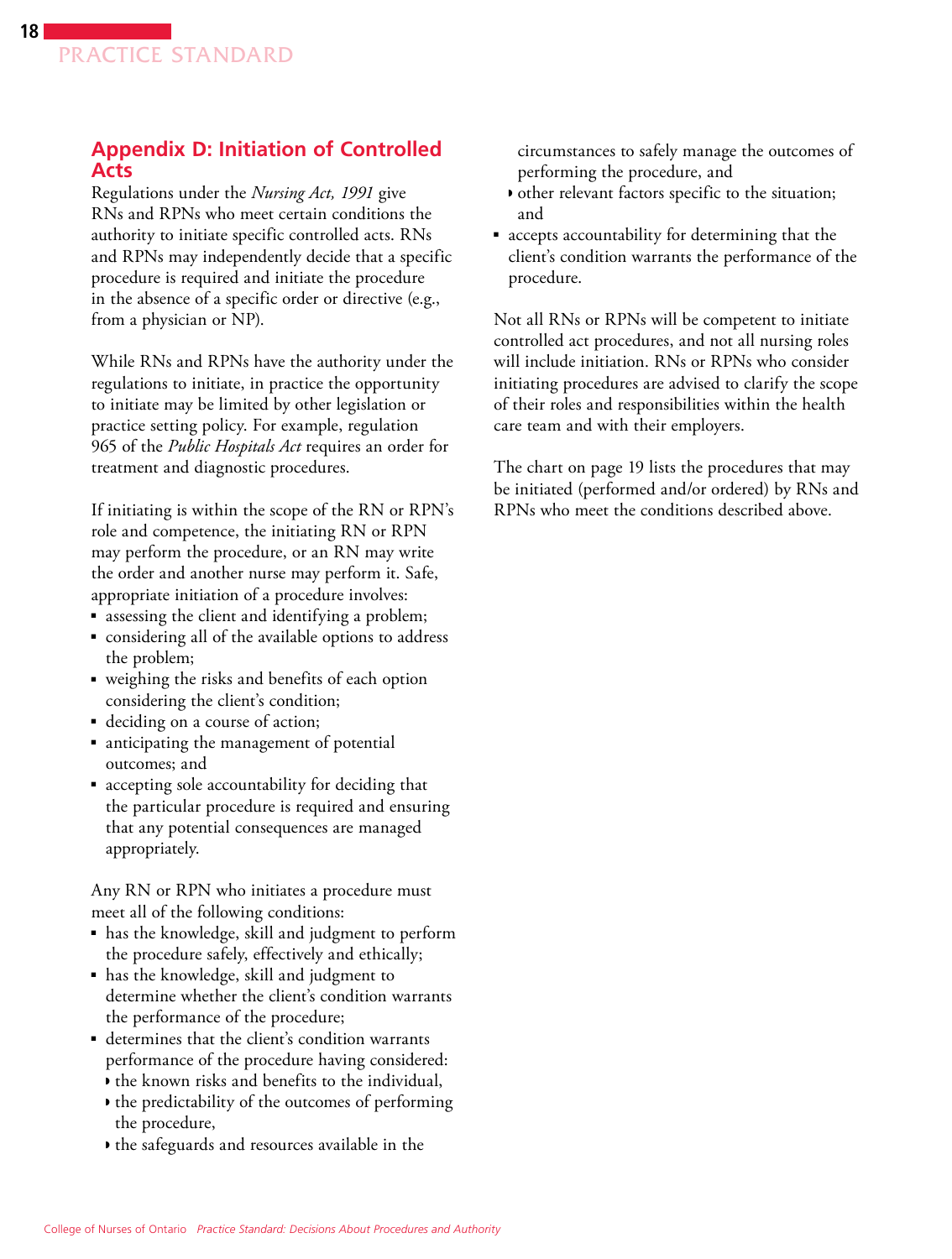| roceaures that may be initiated by nits and ni its according to the marsing Act<br>An RPN may initiate but cannot order | An RN may initiate and/or provide an order                   |
|-------------------------------------------------------------------------------------------------------------------------|--------------------------------------------------------------|
| another nurse to perform                                                                                                | for an RN or RPN to perform                                  |
| Care of a wound below the dermis or below a mucous                                                                      | Care of a wound below the dermis or below a                  |
| membrane:                                                                                                               | mucous membrane:                                             |
| • cleansing                                                                                                             | • cleansing                                                  |
| ■ soaking                                                                                                               | ■ soaking                                                    |
| dressing                                                                                                                | • irrigating                                                 |
|                                                                                                                         | · probing                                                    |
|                                                                                                                         | · debriding                                                  |
|                                                                                                                         | · packing                                                    |
|                                                                                                                         | ■ dressing                                                   |
|                                                                                                                         | Venipuncture to:                                             |
|                                                                                                                         | establish peripheral venous access and maintain              |
|                                                                                                                         | patency when client requires medical attention               |
|                                                                                                                         | and delaying venipuncture is likely to be harmful            |
|                                                                                                                         | •0.9% NaCl only                                              |
| For the purpose of assisting client with health                                                                         | For the purpose of assisting client with health              |
| management activities that involve putting an                                                                           | management activities that involve putting an                |
| instrument beyond the:                                                                                                  | instrument beyond the:                                       |
| point in the nasal passages where they normally                                                                         | point in the nasal passages where they normally              |
| narrow                                                                                                                  | narrow                                                       |
| $\blacksquare$ larynx                                                                                                   | $\blacksquare$ larynx                                        |
| opening of the urethra                                                                                                  | • opening of the urethra                                     |
| For the purpose of:                                                                                                     | For the purpose of:                                          |
| • assisting client with health management activities                                                                    | assessing client                                             |
| Procedure that requires putting a hand or finger                                                                        | • assisting client with health management activities         |
| beyond the:                                                                                                             | Procedure that requires putting an instrument,               |
| · labia majora                                                                                                          | hand or finger beyond the:                                   |
|                                                                                                                         | · labia majora                                               |
| For the purpose of:                                                                                                     | For the purpose of:                                          |
| assessing client                                                                                                        | assessing client                                             |
| • assisting client with health management activities                                                                    | • assisting client with health management activities         |
| Procedure that requires putting an instrument or                                                                        | Procedure that requires putting an instrument or             |
| finger beyond the:                                                                                                      | finger beyond:                                               |
| anal verge                                                                                                              | the anal verge<br>• an artificial opening into client's body |
| Treating, by means of psychotherapy technique,                                                                          | Treating, by means of psychotherapy technique,               |
| delivered through a therapeutic relationship, an                                                                        | delivered through a therapeutic relationship, an             |
| individual's serious disorder of thought, cognition,                                                                    | individual's serious disorder of thought, cognition,         |
| mood, emotional regulation, perception or                                                                               | mood, emotional regulation, perception or                    |
| memory that may seriously impair the individual's                                                                       | memory that may seriously impair the individual's            |
| judgement, insight, behaviour, communication or                                                                         | judgement, insight, behaviour, communication or              |
| social functioning.                                                                                                     | social functioning.                                          |

#### **Procedures that may be initiated by RNs and RPNs according to the** *Nursing Act*

Procedures that involve putting an instrument or finger into one of the body openings or into an artificial opening of the body for the purpose of treating a health problem cannot be initiated by a General Class RN or RPN. Authorized procedures are also limited to those procedures that do not require the use of a prescribed drug, as nurses in the General Class are not authorized to prescribe drugs.

For information about controlled acts that NPs can perform, refer to the *Nurse Practitioner* practice document at **www.cno.org/docs**.